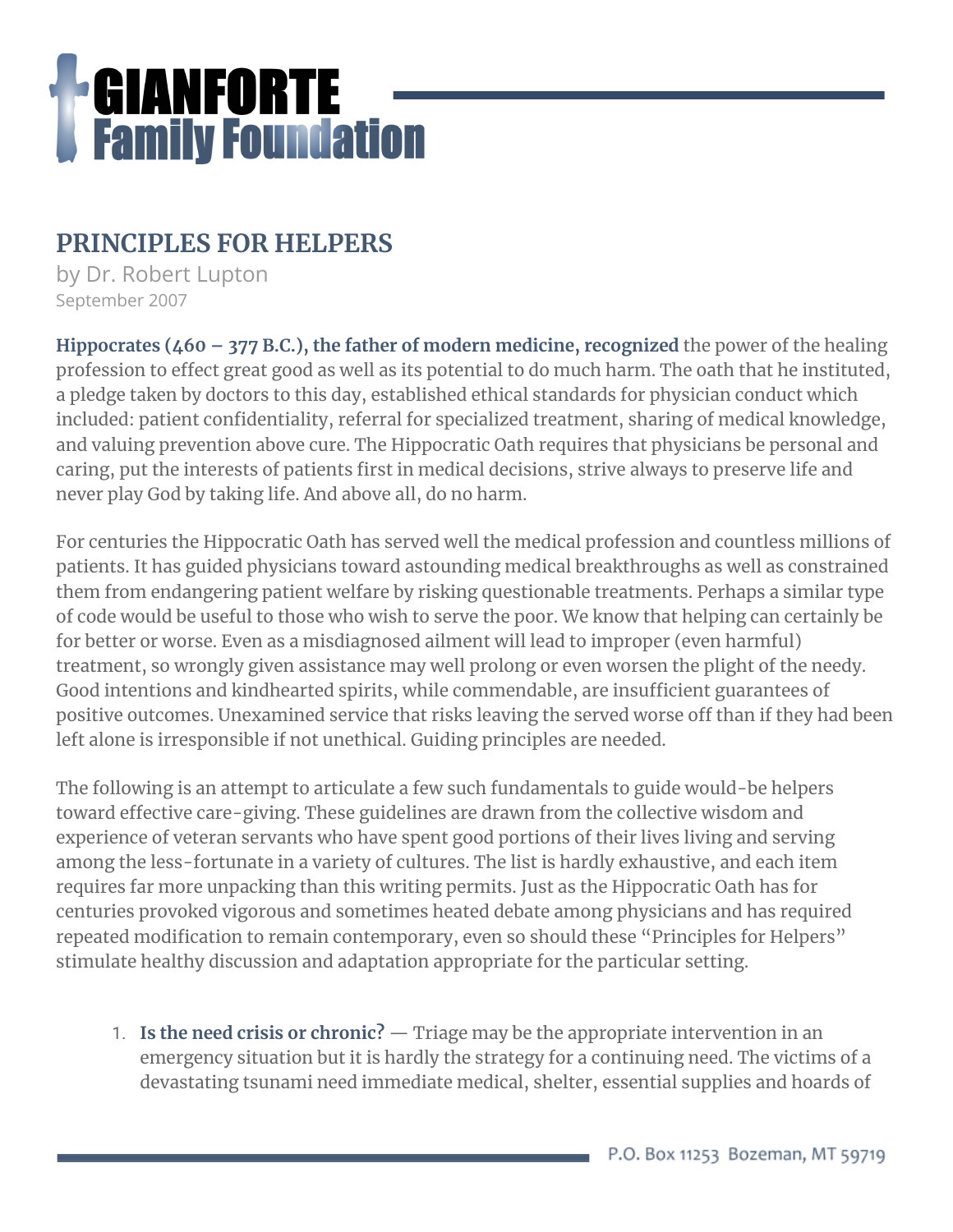## PRINCIPLES FOR HELPERS BY DR. ROBERT LUPTON pg 2

volunteers. Over time, however, survivors need expert consultation, a practical plan and a combination of grants and loans to help them rebuild their destroyed community. A similar distinction should be applied to those who utilize our food pantries and clothes closets as well as to those we serve on our mission trips. If their situation is a matter of life or death, then immediate action must be taken to "stop the bleeding"; otherwise a plan for helping them rebuilding their lives is more appropriate. Just as a physician, before prescribing treatment, performs a diagnostic "physical" to determine the severity of an ailment, so must helpers take the time to discriminate between imminent life-threatening situations and chronic poverty needs. (Note: what may seem at first like a crisis to helpers may in fact be a chronic reality for the poor).

- 2. **Investing is better than lending** Making money with the poor is the ultimate method of sharing resources (including expertise, connections, energy). It empowers them economically and strengthens their hand through authentic partnerships. Investing implies an ownership stake. While a loan places the responsibility for repayment primarily upon the borrower, investing in a venture requires a higher level of involvement, more due diligence, more personal commitment, and perhaps greater risk. An investor has an expectation of higher potential returns than a lender. To invest well with those with limited access to capital, whether in a welfare mom's dream of a catering business or in a well project with peasant villagers, good investment requires a sound business plan, reasoned risk/reward ratio, adequate controls and accountability. The investor has a stake in the sustainability and profitability of the venture.
- 3. **Lending is better than giving** While giving may seem like the kind and Christian thing to do, it often ends up undermining the very relationship a helper is attempting to build. Any one who has served among the poor for any length of time will recognize the following progression:
	- give once and you elicit appreciation;
	- give twice and you create anticipation;
	- give three times and you create expectation;
	- give four times and it becomes entitlement;
	- give five times and you establish dependency.

Lending, on the other hand, establishes a mutually beneficial relationship characterized by responsibility, accountability, and respect. It is legitimate exchange that requires the lender to be responsible for assessing the risk while leaving the dignity of the borrower intact. Lending, done well, builds mutual trust and respect.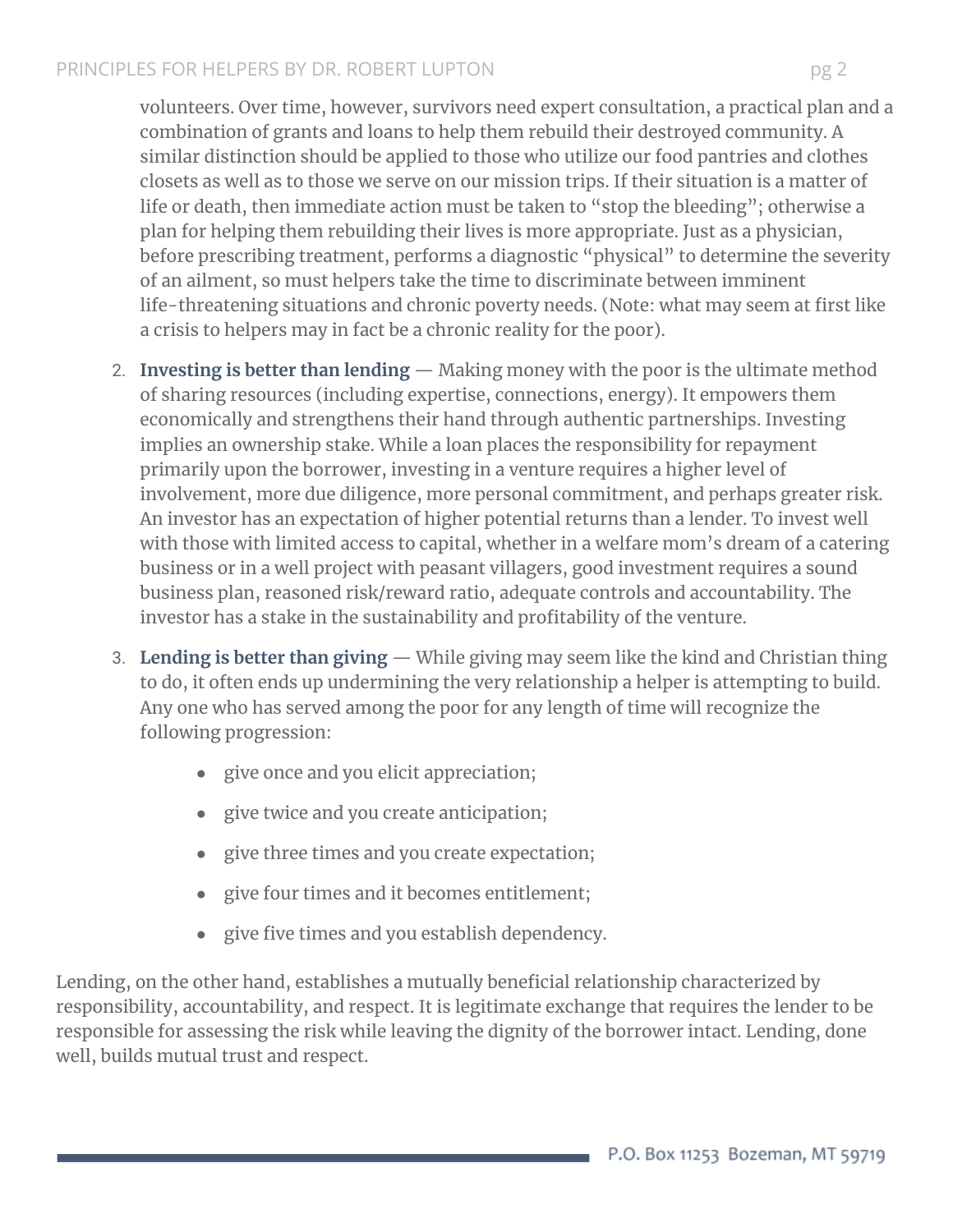#### PRINCIPLES FOR HELPERS BY DR. ROBERT LUPTON pg 3

- 1. **Exchange is better than giving** One-way charity erodes human dignity. It subtly implies that the recipient has nothing of value the giver desires in return. No one wants to be pitied as a charity case. Thus, a thrift store affords more dignity than a free clothes closet, and a food coop more than a free food pantry. To the extent the poor are enabled to participate in (preferable have ownership in) the systems intended to serve them, to that extent their self-worth is enhanced. The fair exchange of labor for goods and services is an honorable and responsible practice (though admittedly not as easy as give-away programs).
- 2. **Never do for others what they can do for themselves** The goal of helping is empowerment. Personal responsibility is essential for social, emotional and spiritual well being. To do for others what they have the capacity to do for themselves is to dis-empower them. Welfare, as many failed government programs have demonstrated, promotes dependency and a sense of entitlement. The outcome is no different when religious or charitable organizations provide it. The struggle for self-sufficiency is, like the butterfly struggling to emerge from its cocoon, an essential strength-building process that should not be short-circuited by "compassionate" intervention. The effective helper can be a cheerleader, an encourager, a coach, a connector, but never a caretaker who assumes responsibility that the "helpee" is capable of shouldering.
- 3. **Sustainability is a litmus test** When our service project is over and we return home, are those we have served empowered to sustain what we have started? If these initiatives require our on-going funding, staffing, and volunteer participation to keep them going, they are more likely dependency-producing rather than empowering. Thus, building a home or digging a well for people who do not have the training and/or resources to maintain these assets does not empower them. It may feel very good for the moment and relieve an immediate need but it does not develop capacity. The defining question is: how can we serve so as to enable the poor to become self-sustaining?
- 4. **Consider unintended consequences** Every change has consequences. Church growth may cause traffic congestion; screw-top wine bottles puts cork producers out of work; successful sheep breeding may lead to overgrazing. While we cannot foresee all the potential consequences of our service, we should at least make some attempt to predict their impact. Are we luring indigenous ministers away from their pastoral duties to become our tour-guides and schedule coordinators for our mission trips? Are we diminishing the entrepreneurial spirit in a culture by offering our free services, gifts and grants? Are we supporting irresponsible lifestyles by indiscriminate giving from our clothes closets and food pantries? Before we embark on a mission venture we should conduct an "impact study" to consider how our good deeds might have consequences we never intended. As Hippocrates admonished: above all do no harm